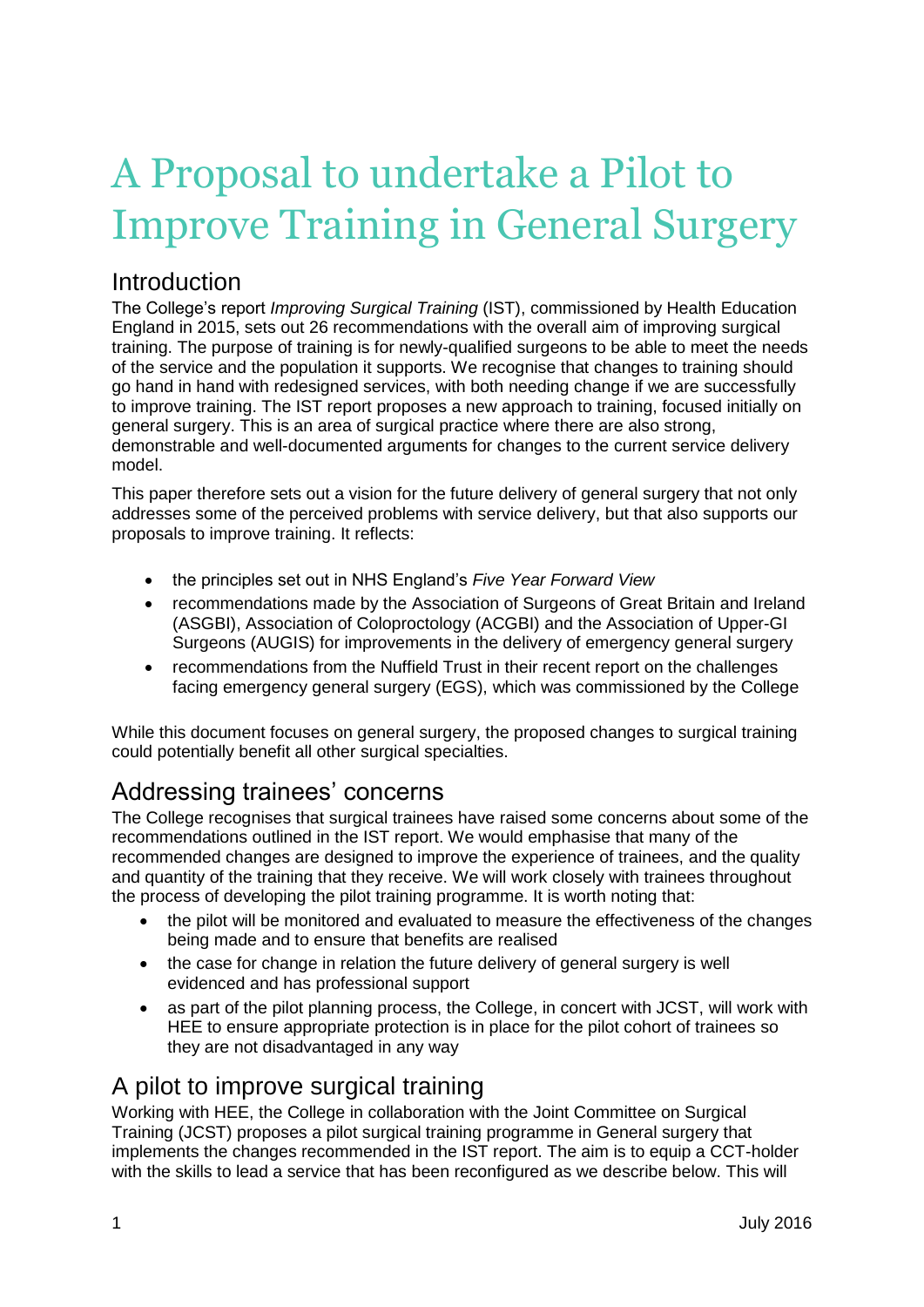ultimately improve outcomes for patients by improving the quality of the service and reducing unacceptable levels of variability.

The proposals have been put together based on the following principles:

- an improvement in the quality of trainers, the support that they receive and the time that is allocated to deliver high quality training
- a reduction in the excessive commitment to the service that trainees currently provide
- the need to train and develop a non-medical workforce who in turn will support and, for some activities, replace trainees including undertaking administrative work
- progression through training will be competence based, as currently, with both workplace and simulation assessments including defined activities (Enhanced Professional Activities) and a robust approach to appraisal and assessment
- a need to revise curriculum content to reflect the proposals set out in the IST report

As mentioned above, the success of any pilot is predicated on an appetite for change within the service. This will require positive engagement from HEE (national policy team and local offices), employers, trusts, clinical commissioners and NHS England. The focus at this point is on improving surgical training, with the potential to make it more efficient, and thereby shorter and reduced in cost. However, this improvement must be made in the context of an improved service model (as outlined here). Otherwise, the outcomes of the training will likely be incompatible with the requirements of the service.

## General Surgery

The proposed pilot training programme will be in General Surgery. The expectation is for CCT-holders to be able to deal with around 90 per cent of patients with intra-abdominal problems, accepting that a small number of cases will require more specialist care. A large component of emergency work is patient management, decision making and communication which these individuals will be trained to deliver, better than we or current trainees were previously. This approach would be enabled through emergency managed clinical networks. Graduates of the pilot will be expected to provide a contribution to the redesigned emergency service as well as to the management of elective cases where managed clinical networks are already well developed. The cancer networks are perhaps the best example of this.

The focus on EGS should not hide the fact that the trainees taking part in the pilot will undertake both elective and emergency general surgery. The product of the pilot will also have begun to develop a special interest within elective general surgery . Changes in some of the areas of special interest in general surgery have resulted in the majority of emergency activity being within the realms of upper and lower gastrointestinal surgery.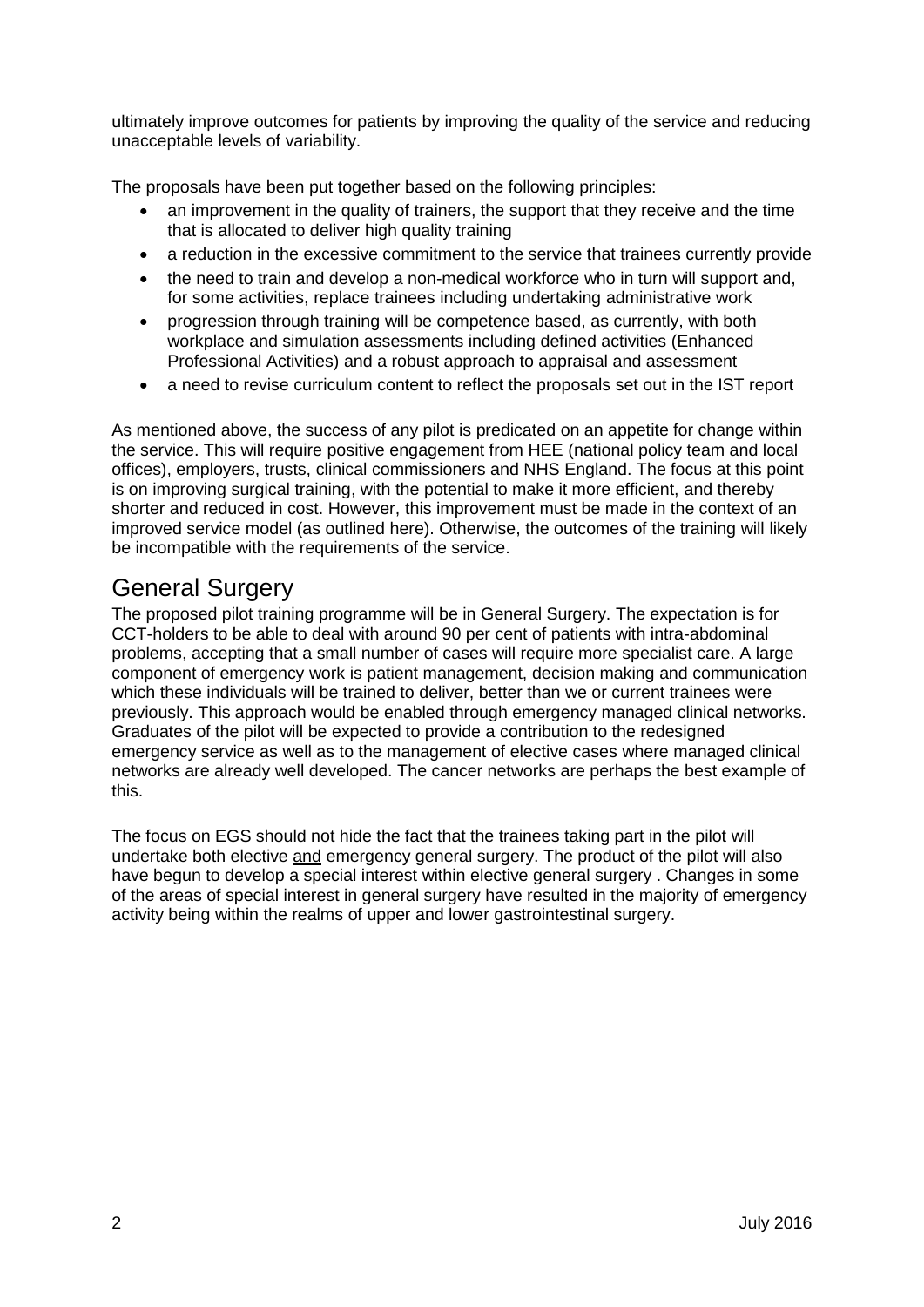## Emergency General Surgery: Challenges

Research into, and discussion of, the challenges of delivering EGS is extensive. It can be summarised as follows:

- 1. An ageing population means increasing demand for common EGS procedures, and increased likelihood of patients having multiple comorbidities (further impacting outcomes).
- 2. Unacceptable levels of variation in outcomes and patient experience between hospitals for different EGS procedures.
- 3. An increased focus on special interests has sometimes led to a reduction in experience in the breadth of general surgical conditions. Surgical specialism is a significant part of the professional identity. While this specialisation enables increasingly complex and innovative surgery, it may come at the cost of being unable to staff an on-call rota for emergency general surgical care. (The challenge for this pilot is to produce surgeons who are specialists in emergency general surgery as well as being specialists within an elective managed clinical network).
- 4. There has been an inappropriate perception that a general surgeon with a special interest is less specialist than one whose practice is in an area of complex low volume surgery
- 5. A service that is dependent on trainees often to the detriment of their training.
- 6. Gaps in rotas due to staff shortages, compounded by the European Working Time Directive and the consequential introduction of shift working.
- 7. Lack of multi-professional working due to resource limitations and the increasing fragmentation of services.
- 8. Tariff that fails to fully compensate trusts for providing EGS services (at least in England). Complex contracting and payment mechanisms which compound the problem.
- 9. Decreasing numbers of hospital beds, with competing priorities between elective and emergency surgery.
- 10. The political sensitivity around service reconfiguration (particularly in centralising services and closing local hospitals) resulting in protracted debates around change often based on ideology rather than evidence.
- 11. There is a mistaken belief that a "one size fits all" solution is possible and that the best way forward for a large teaching hospital will be the same as the one for an isolated rural one.

## Emergency General Surgery: Vision

At the heart of the challenges facing EGS are four inter-related issues:

- 1. The desire to improve the quality of care and reduce the current variation in outcomes for patients undergoing EGS
- 2. The tension between increasing pressures to centralise EGS services while political and demographic pressures argue for sustaining local access.
- 3. The tension between progressive specialisation and its undisputed benefits for patients, and the need for integrated, holistic, acute care for an increasing number of older patients with multiple co-morbidities.
- 4. The need to develop a training scheme that produces trained surgeons fit to deliver emergency care in the NHS in an efficient and effective manner

The Nuffield report proposes four interventions which we believe will resolve many of the challenges faced. These are:

- 1. New training models that support new ways of working
- 2. The introduction of managed clinical networks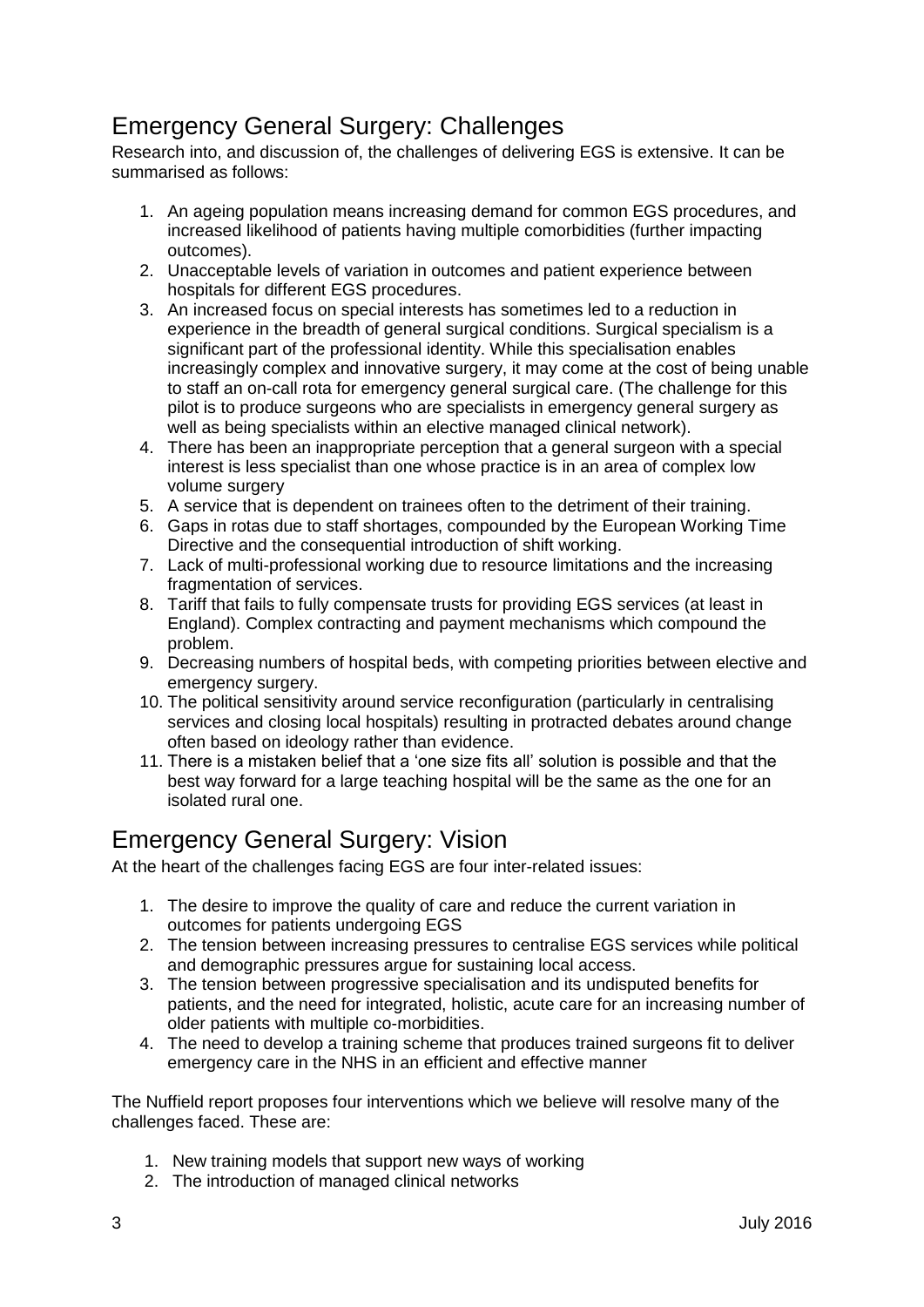- 3. The increased use of protocols and pathways
- 4. The development of a non-medical workforce to support the emergency service

We believe that any pilot training programme in general surgery would contribute to, and would be enhanced by such service changes. A summary of each of these proposals follows.

It is worth emphasising that the service ideally needs to develop in parallel with the changes that we are proposing to the training system.

#### **New training models**

The College"s report to HEE *Improving Surgical Training* was commissioned in response to the *Shape of Training Review.* The report analyses whether the principles set out in the review could be applied to surgical training in order to improve the experience of our trainees and support future service delivery models.

Our aim is to create a surgical training system that produces competent, confident, selfmotivated professionals who are able to provide the highest quality of care to patients in the NHS. We aim to do this by:

- providing them with an appropriate balance between service delivery and training
- professionalising their trainers
- developing curricula that define professional activities emphasising knowledge, clinical and technical skills embedded with professional capabilities and focussing on acquisition of competences learned in the workplace including integrated simulation
- ensuring the newly-qualified surgeon meets current and future patient needs

The last bullet point above requires emphasis. Any training programme we develop must deliver the surgeons that the service requires to meet patient needs.

The current service delivery model for general surgery has significant challenges. To address those challenges, particularly around the variation in emergency outcomes, we have applied the principles in the IST report to the pilot training model for general surgery. The details of the pilot curriculum are outlined in Appendix A of the IST report.

The model we propose is a run-through programme of training where competency based progression determines the duration of training of an individual, within pre-defined limits. Effectively this means identifying individuals early, ensuring directed progress through appropriate training, using effective tools to determine progress and not wasting time in nonproductive roles.

On completion, newly-qualified surgeons will have the necessary competencies to take up a post as a senior decision-maker delivering the acute service in either the hub or the spoke of a managed clinical network. Trainees are likely to complete training having developed an interest in either upper gastrointestinal (UGI) or lower gastrointestinal surgery (LGI); where network arrangements include separation of UGI and LGI services, CCT surgeons from the pilot will be able to choose to develop their practice accordingly.

We propose that consultants with sub-specialist skills required by hubs will be developed via post-CCT fellowships (with appropriate quality assurance) linked to workforce needs. Such fellowships may take place before or during the early years of a surgeon's first consultant job. This allows flexibility in career planning for surgeons, acknowledging that a surgeon's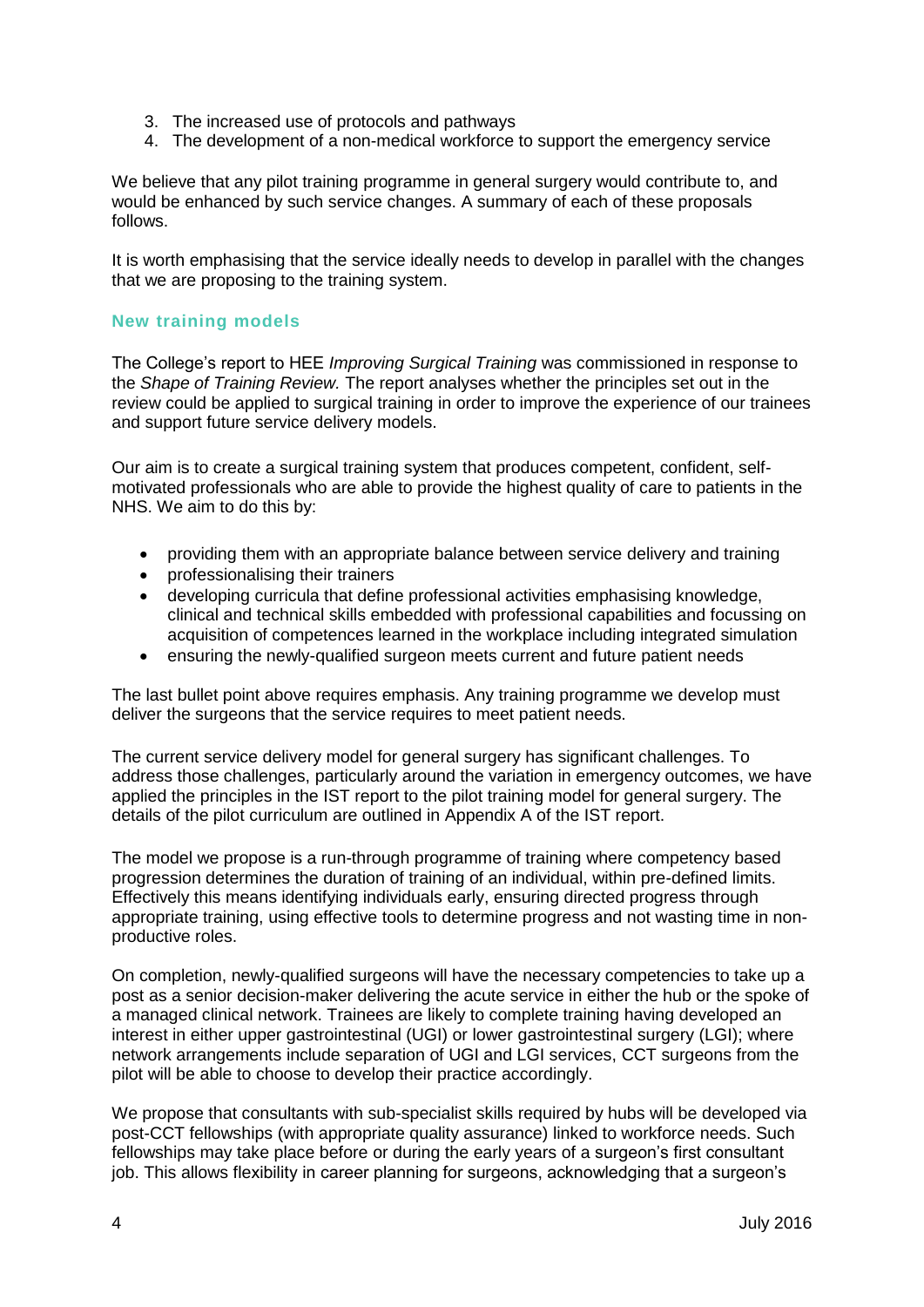practice will change over the course of their career. It also allows flexibility in workforce planning for the NHS.

The detailed business case that accompanies this document sets out the work required up to the delivery of a pilot with trainees starting in post in August 2018, following recruitment in 2017.

#### **Managed Clinical Networks**

The introduction of major trauma and stroke networks has been a huge success story that has saved and improved the lives of countless patients. Within elective surgery there has also been a move towards the rationalisation and centralisation of less common/rare cancer care in order to concentrate expertise and improve outcomes. We should now consider an extension of this approach to encompass the whole of general surgery.

A managed clinical network would ensure that there is clarity and transparency about what services different facilities can offer. We could direct patients to the most appropriate service for their condition, based on a clear set of locally agreed protocols and pathways.

The managed clinical network would require hub and spoke models encompassing multiple provider organisations, with the active participation of commissioners. Higher volumes of more complex procedures are carried out at the hubs, while widespread access to more routine services including emergencies is maintained via the spokes, as long as there is sufficient volume.

Managed clinical networks will vary in their configuration and in the way that they deliver services. The main drivers will be geography and volume as well as the availability of other medical, clinical and diagnostic services.

We would see this model potentially including consultant-led "front door" assessment and parallel hot clinic with same day access to diagnostic services (radiology and endoscopy) being available at all units that provide acute services (as defined in the ASGBI model). These would be supported by a flexible workforce including:

- a greater proportion of non-medically qualified staff
- greater consultant involvement
- direct access to consultants for GPs and paramedics
- differentiation between hub and spokes, dependent upon the range of services provided and agreed locally

Consolidating some procedures at "hub" units through a network might lessen the need for certain staff groups to be present at some locations. This can generate more efficient ways to achieve 24/7 cover for different roles and consolidate sub-specialty skills in fewer consultants, based on local needs. Through this arrangement, consolidation of some subspecialty areas of general surgery at hubs will increase the number of procedures relevant surgeons undertake in individual fields, reducing concerns over low volumes.

The new training programme will deliver CCT-holders who are able to manage the unselected emergency take and deal with 90% of all cases, as well as undertake an elective special interest practice, within a spoke. The small number of patients who require more specialist surgery would be transferred to the appropriate hub. On occasion, attendance of a specialist from another hospital may be required.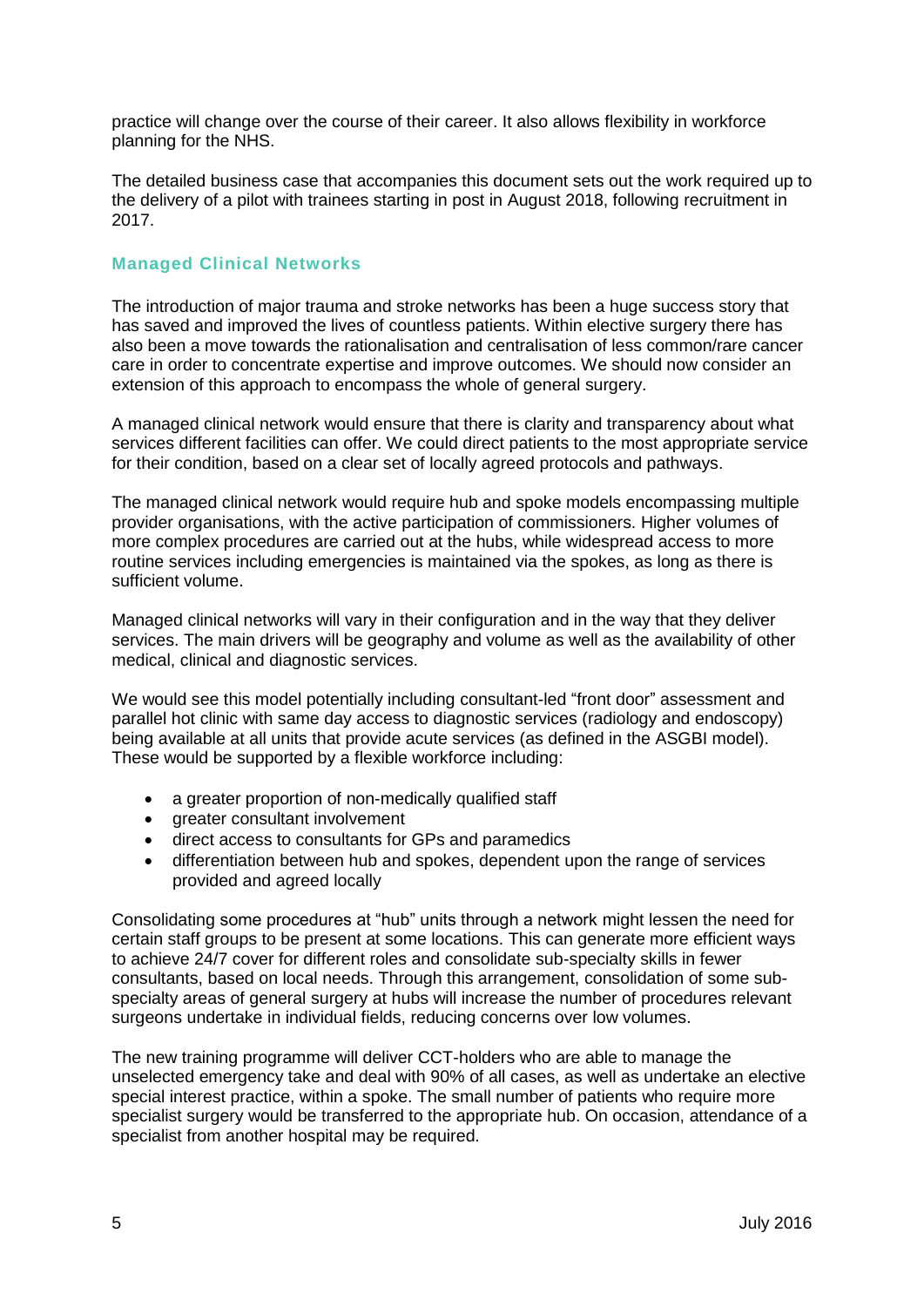Trainees may be based anywhere within the network where there is evidence of high quality training and the appropriate training experience (ie clinical material they need exposure to and good trainers)and would rotate through the hub and spokes in order to gain competence across the full range of the curriculum.

#### **Protocols and Pathways**

Protocols and pathways have enormous potential to improve outcomes and address a number of the challenges facing EGS. There is robust evidence that, when used effectively, such tools can bring significant benefit. For example, the "sepsis six" care bundle has been shown to reduce overall mortality from sepsis from 44% to 20%<sup>1</sup> (Daniels 2011).

Despite this, we need to recognise that the application of best practice can be variable and may be lacking. For example, the importance of administering broad-spectrum antibiotics within one hour in cases of suspected sepsis is a well-known standard<sup>2</sup>. However, The National Emergency Laparotomy Audit (NELA) in 2015<sup>3</sup> found that almost half of patients who were assessed as having peritonitis and requiring surgery within six hours had yet to receive the first dose of antibiotics 3.5 hours after admission.

Protocols and pathways may also refer to tools designed to improve the organisation of care and patient flow through the hospital system. Examples include surgical ambulatory care pathways, improved triage and referral pathways and ways of optimising theatre usage. Indeed, in their recent joint document, ASGBI, ACGBI and AUGIS have called for every EGS service to establish "some form of senior surgeon-led front door assessment and parallel hot clinic service" in order to reduce admissions and improve patient flow. <sup>4</sup> The ambulatory care models provide good, evidence-based examples of how hospitals can effectively achieve this.

The combination of managed clinical networks, supported by national/local protocols and pathways, with a senior decision-maker at the front door will directly address a number of the challenges facing EGS and could quickly allow trusts to comply with national standards in both the delivery and organisation of care.

#### **The development of a non-medical workforce**

The IST report makes the case for radically re-thinking the surgical workforce and the roles within it. This includes an expansion in the roles of non-medically qualified healthcare professionals, with appropriate clinical support to maintain quality, safety and efficiency. The success of any pilot training programme is absolutely dependent upon the expansion of this workforce, their training, and their willingness and capability to work with surgical trainees.

The College is working with HEE on a separate, but related project to understand the current and potential roles that different members of the surgical team may undertake. This reported in April 2016.

Non-medically qualified practitioners are already employed across the country to free up junior doctors to maximise their training opportunities. In doing so, they have provided continuity of care and become a highly skilled, stable workforce. We have listed examples of the roles that the extended surgical team might undertake within the *Improving Surgical* 

 1 http://www.ncbi.nlm.nih.gov/pubmed/21398303

<sup>2</sup> http://www.rcseng.ac.uk/publications/docs/higher-risk-surgical-

patient/@@download/pdffile/higher\_risk\_surgical\_patient\_2011\_web.pdf<br><sup>3</sup> http://www.pela.erg.uk/

http://www.nela.org.uk/

<sup>4</sup> http://asgbi.org.uk/download.cfm?docid=9C028BBD-259C-4483-B33AF3F5F51EE1B2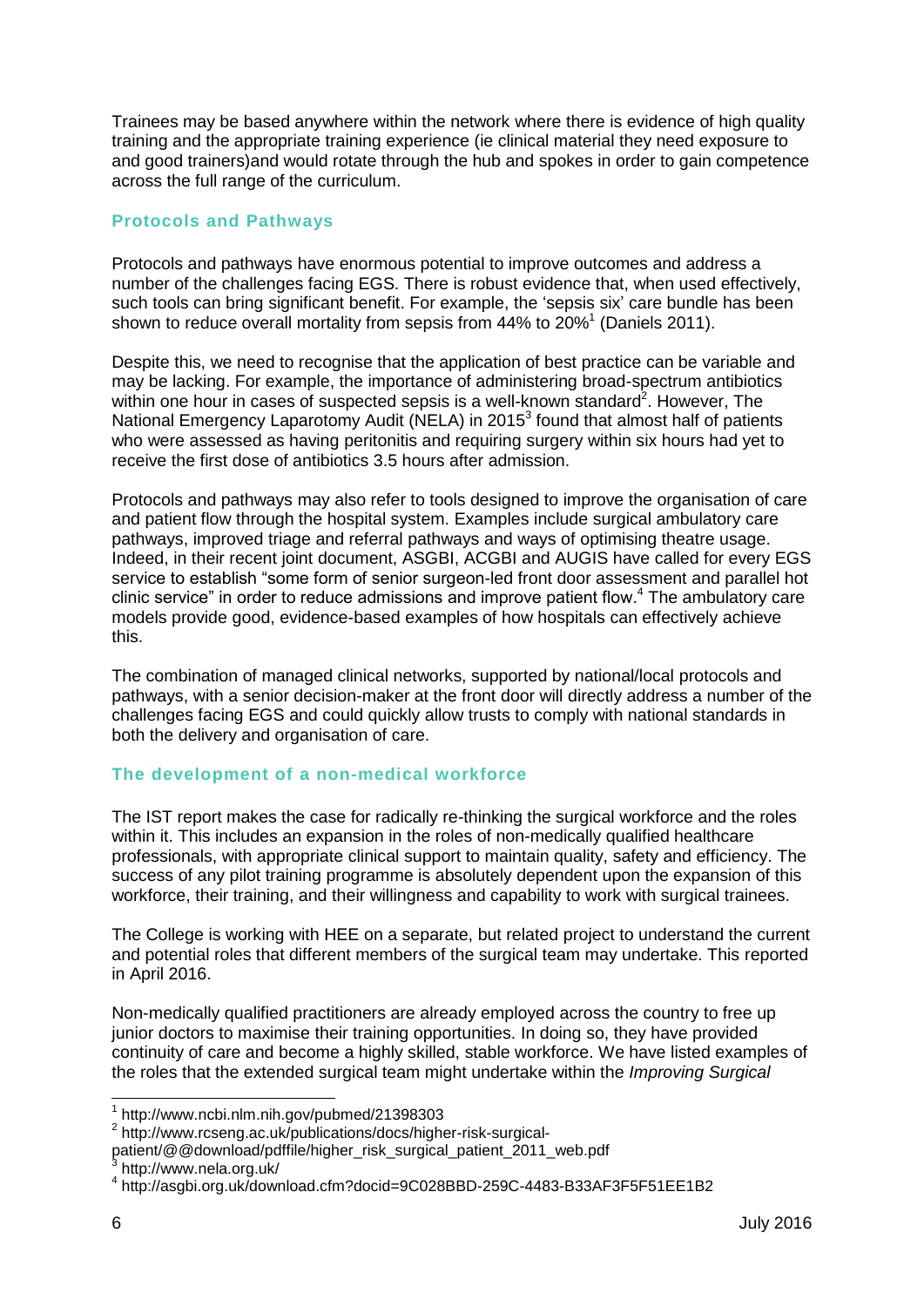*Training* report. While it is relatively easy to see how the non-medical workforce might support surgeons in the early years of training (e.g. first two years following Foundation Training), we recognise that more complex tasks relating to patient management will continue to require senior trainee and consultant input.

- Day-to-day activities might include the assessment of undifferentiated or deteriorating patients via history and examination instituting investigations with appropriate consultation on treatment and progress review with surgeon colleagues.
- Staff in these new roles may also be responsible for performing practical procedures and minor surgery, as well as communicating with the patient, their relatives and other health professionals.

The most common background of such clinicians is nursing, and the Advanced Nurse Practitioner (ANP) or Surgical Care Practitioner (SCP) roles are the most widely known. Whilst ANPs and SCPs typically have nursing experience, Physician's Associates (PAs) typically have a background in undergraduate science followed by a two-year clinical qualification, and other staff such as paramedics or pharmacists, working as advanced clinical practitioners following bespoke training, come from a wide range of backgrounds. By broadening the background of those who may undertake advanced clinical practitioner roles we may avoid the depletion of the nursing workforce, which is often felt to be a concern regarding the development and expansion of such roles.

Another under-developed area is administrative support. There is increasing evidence that junior surgical trainees are spending excessive amounts of time undertaking administrative tasks that contribute little to their training or education. We need to improve this problem, thereby freeing up doctors to provide care and to receive training.

The College believes that there is a broad consensus within surgery that new roles are going to be a crucial part of the future of the surgical workforce. We are keen to explore the potential for extending the scope of roles for non-medically qualified staff in the acute setting, under the appropriate supervision of the senior decision-maker, in order to support service delivery particularly within a managed clinical network model of care.

While the exact composition of the surgical team will be determined locally as circumstances will differ, we envisage that in the future the emergency general surgery team will be led by senior decision-makers who are supported by a team:

- appropriately trained non-medically qualified staff;
- trainees rotating out of surgical hubs; and
- other middle grade staff such as SAS doctors (who may be able to support more senior trainees)

Trainee rotas should be structured to ensure adequate time for elective training, with ideally at least ten individuals on the rota (there is evidence that more persons than this might be required).